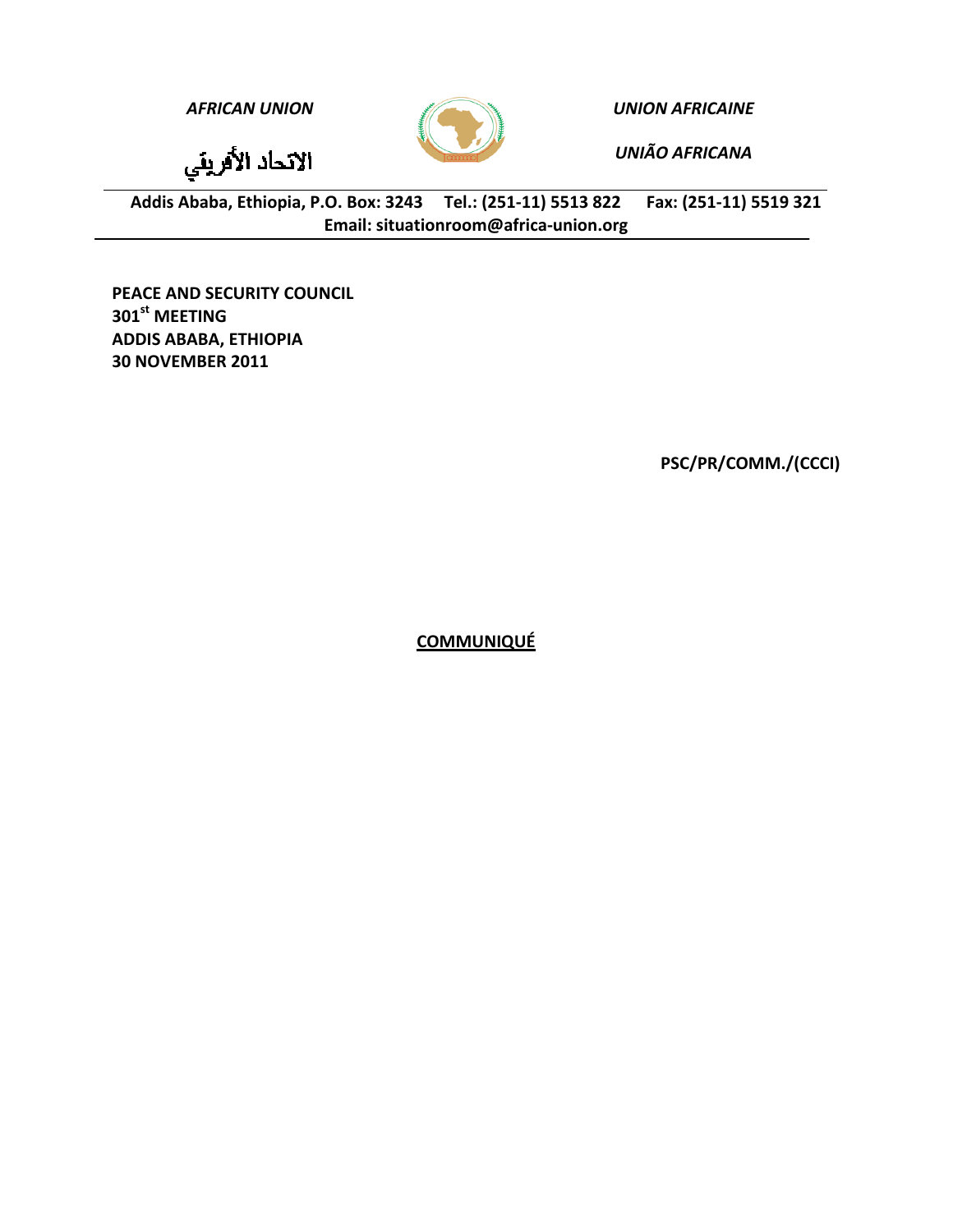**Page 1**

## **COMMUNIQUÉ**

The Peace and Security Council of the African Union (AU), at its  $300<sup>th</sup>$  and  $301<sup>st</sup>$ meetings, held on 28 and 30 November 2011, respectively, adopted the following decision on the situation in Darfur and the activities of the AU High‐Level Implementation Panel (AUHIP) on Sudan:

## **Council**,

1. **Takes note** of the Report of the Chairperson of the Commission on the activities of the AU High‐Level Implementation Panel on Sudan [PSC/PR/ (CCCI)], as well as the briefings by Professor Ibrahim Gambari, Joint Special Representative (JSR) of the African Union‐United Nations Hybrid Operation in Darfur (UNAMID) and Joint Chief Mediator *ad interim*, former President Thabo Mbeki, Chair of the AUHIP, and the United Nations Special Envoy for Sudan, Haile Menkerios. Council **also takes note** of the statements made by the representatives of the Republic of Sudan and the Republic of South Sudan;

2. **Pays tribute** to the AUHIP and to its members, former Presidents Thabo Mbeki, Abdulsalami Abubakar and Pierre Buyoya, as well as to the support team, for their commitment in the discharge of the mandate entrusted to the Panel, and **reiterates the AU's full support** for their efforts regarding peace, justice and reconciliation in Darfur, the outstanding issues in the implementation of the Comprehensive Peace Agreement (CPA), the negotiations on postsecession issues, and democratization. Council also **expresses its deep appreciation** to the Government of Ethiopia, particularly Prime Minister Meles Zenawi, Chair of IGAD, for its commitment and sustained efforts towards the promotion of peace and the resolution of the post‐secession issues, including the speedy deployment of troops within the framework of the United Nations Interim Security Force for Abyei (UNISFA);

3. **Expresses its full support** to UNAMID and JSR Ibrahim Gambari, for the work being done in the implementation of the Mission's mandate. Council **also expresses gratitude** to the United Nations and to its Special Envoy for Sudan, Haile Menkerios, for their invaluable contribution and cooperation with the AU, and to all other partners contributing to the search for peace and providing support to the AU's efforts, in particular Norway, the USA, the European Union (EU) and its Member States, and the World Bank, as well as to the African Development Bank (AfDB) and the International Monetary Fund (IMF), who have provided relevant expertise;

4. **Reaffirms** the hybrid nature of UNAMID and its African character, as key to the success of the Mission. Council **recognizes** UNAMID's contribution in stabilizing the situation in Darfur, protecting civilians, expanding the space for the delivery of humanitarian assistance, supporting the voluntary return of IDPs and refugees, supporting early recovery and being pro‐active in

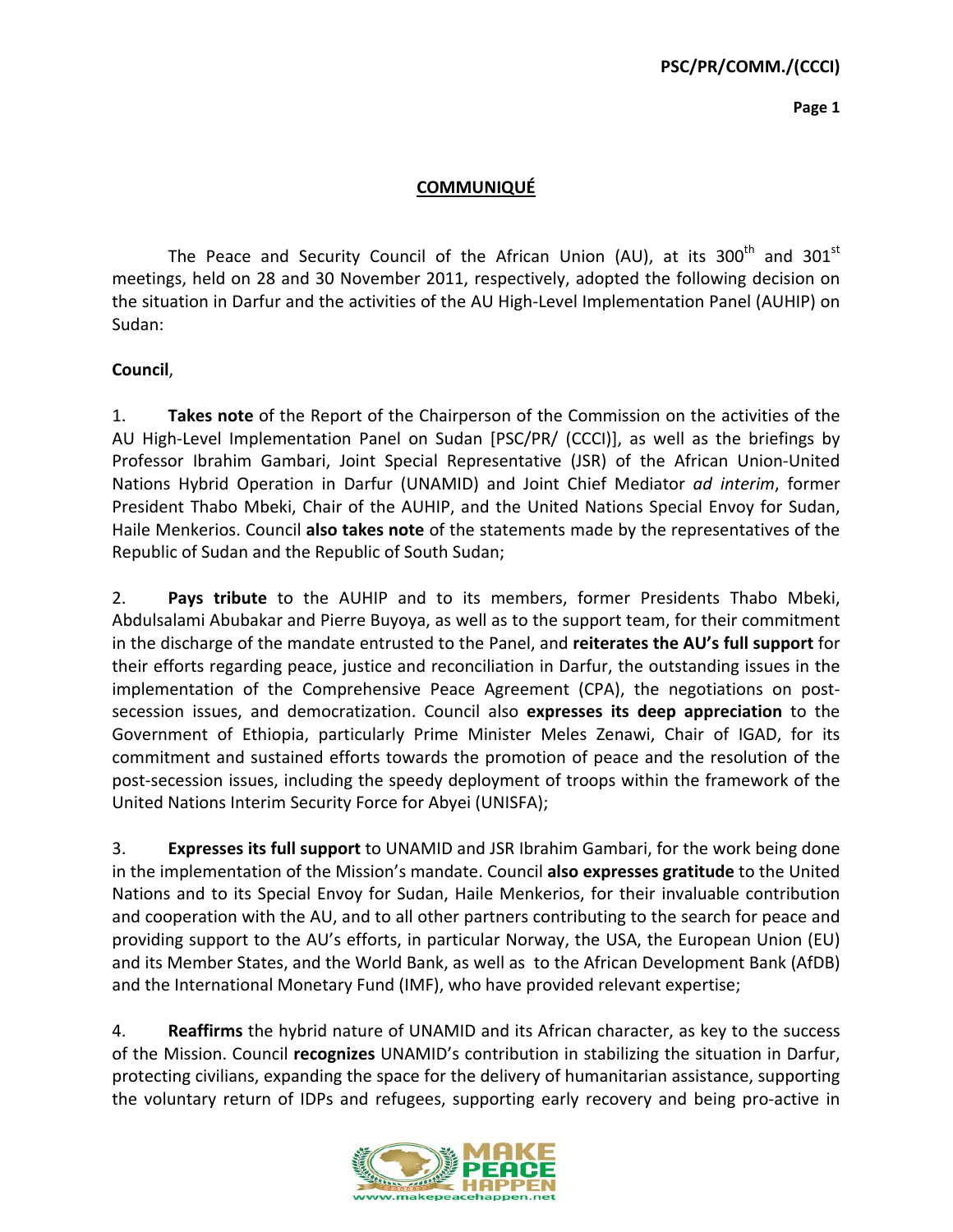support of the peace process. Council **encourages** the Mission and its leadership to persevere in their efforts;

5. **Expresses appreciation** for the steps taken so far by the Government of Sudan (GoS) and the Liberation and Justice Movement (LJM) in the implementation of the Doha Document for Peace in Darfur (DDPD) of 14 July 2011, and **encourages them** to continue to work tirelessly and in a spirit of partnership to facilitate a final, peaceful and durable solution to the conflict;

6. **Expresses concern** over continued hostilities in parts of Darfur, **calls on** the armed Movements that have not yet done so to join the peace process in Darfur and subscribe to the DDPD, and **encourages** the Joint Chief Mediator *ad interim* to pursue and intensify the efforts being made in this respect;

7. **Takes note** of the intention of the United Nations Secretary‐General to develop a roadmap on the peace process for Darfur in close consultation with the AU. In this respect, Council **reiterates** the need to fully take into account the AU position on Darfur, as articulated in its communiqué of 29 October 2009 endorsing the report of the AU High‐Level Panel on Darfur (AUPD), and subsequent AU decisions on Darfur;

8. **Reiterates its support** to the efforts being made by the AUHIP, with the support of UNAMID, to facilitate the early launching of the Darfur Political Process (DPP), in line with all relevant AU decisions, so as to comprehensively address the challenges of peace, justice and reconciliation in Darfur. Council **welcomes,** in this context, the commitment of the GoS to create an enabling environment, and **requests** the AUHIP and UNAMID to intensify their efforts aimed at engaging all Darfurian stakeholders with a view to achieving a sustainable peace in the region. Council **calls upon** AU partners, in particular the UN Security Council and its members, and the international community at large to fully support this Process and take the steps expected of them to facilitate the work of the AUHIP and UNAMID in this respect;

9. **Expresses appreciation** to the Governments of Sudan and South Sudan for the cooperation extended to the AUHIP, **welcomes** the progress made thus far in the post‐ secession negotiations, including the establishment, in December 2010, of the Joint Political and Security Mechanism (JPSM), which is the first inter‐State mechanism between Sudan and South Sudan, the Agreement on Temporary Arrangements for the Administration and Security of the Abyei Area, and the Framework Agreement between the GoS and the Sudan People's Liberation Movement (SPLM‐North) on Political Partnership between the National Congress Party (NCP) and the SPLM‐North and Security Arrangements in Blue Nile and South Kordofan States, signed in Addis Ababa on 20 and 28 June 2011, respectively;

10. **Takes note** of the ongoing AUHIP‐facilitated negotiations on the outstanding issues, including: (i) access by the South to the oil pipelines that run through the North, (ii) transitional financial arrangements to cushion the economic shock to the Sudanese economy from the loss

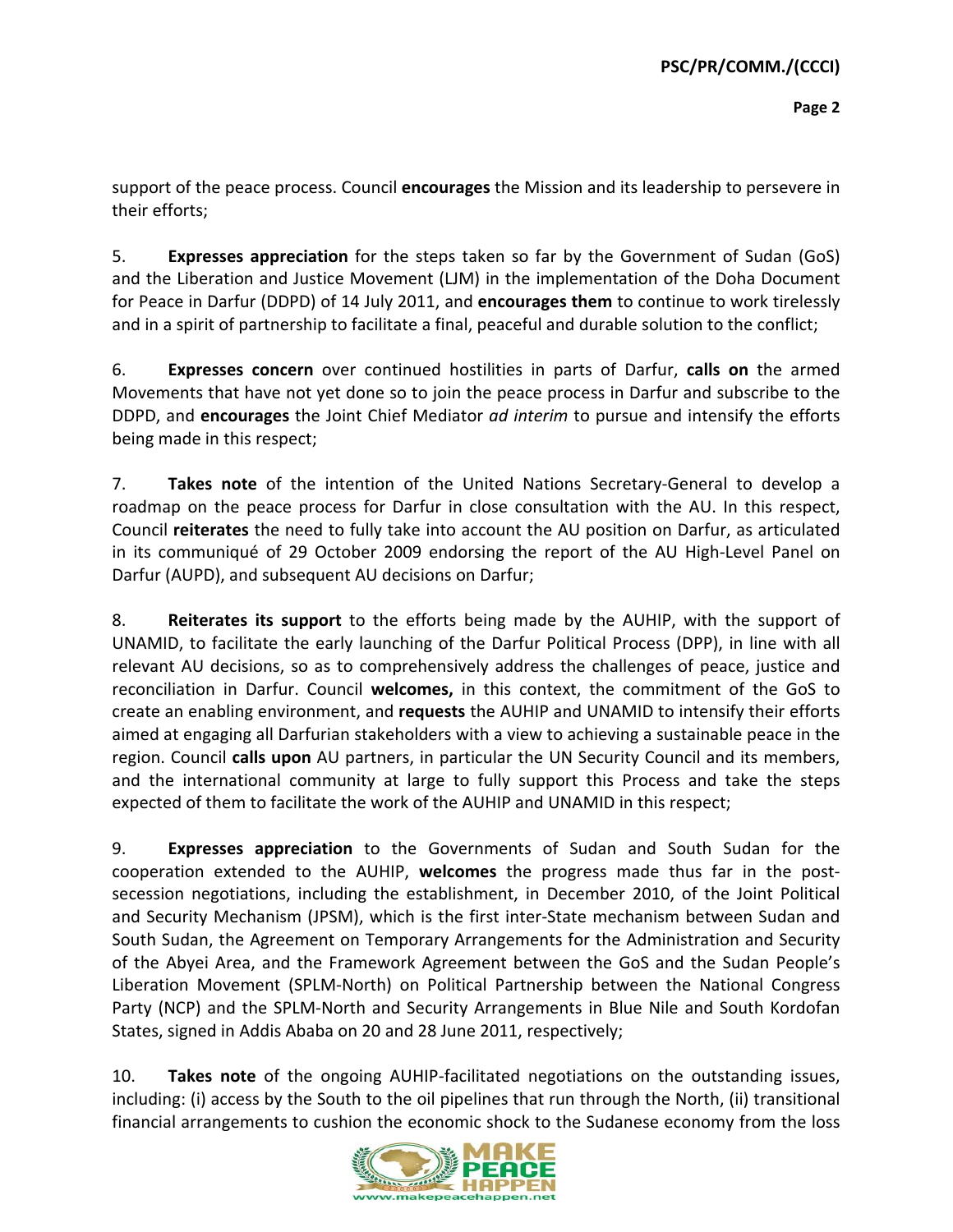**Page 3**

of revenue that accompanied the secession of the South, (iii) the division of assets and liabilities, (iv) arrears relating to oil and other outstanding matters, (v) banking and cross‐border payments (vi) trade relations, (vii) border demarcation, dispute resolution and the management of pastoralist migration across the common border, (viii) security matters, including the management of a demilitarized zone between the two States, (ix) the management of water resources, including the Nile waters, (x) the nationality status of South Sudanese in Sudan and Sudanese in South Sudan, (xi) dispute resolution mechanisms, and (xii) the efforts to find a solution to the Abyei issue;

11. **Stresses** the primary responsibility of the leadership of Sudan and South Sudan in ensuring that the outstanding issues are swiftly resolved, in line with the overriding and agreed principle of two viable States, at peace with, and mutually supportive of, one another. Accordingly, Council and Africa as a whole **expect** Presidents Omar Hassan Al Bashir and Salva Kiir Mayardit to demonstrate the required spirit of compromise and commitment to good neighborliness, in order to speedily conclude negotiations on these interlinked issues, as the only way for the two countries to achieve their goals in terms of security, democracy and development, and meet the most basic needs of their peoples. In the meantime, Council **strongly urges** that the leaderships of Sudan and South Sudan desist from any unilateral action with a negative impact on the interests, stability and development of either country, and to put into practice confidence‐building measures to enhance the spirit of cooperation;

12. **Reiterates AU's full support** to the Agreement on Abyei, **urges** both Sudan and South Sudan to faithfully and unconditionally implement their obligations under the Agreement. Council **commends** UNISFA for its tireless efforts in the discharge of its mandate, and **appeals** to the United Nations and other humanitarian organizations to continue to do their utmost to provide urgent assistance to the people of Abyei;

13. **Expresses its serious concern** on the continuing conflict in South Kordofan and Blue Nile, and **urges** the GoS to facilitate the delivery of humanitarian assistance to the affected people of this region. Council, recalling the Framework Agreement of 28 June 2011, **calls upon** the parties to immediately cease hostilities, permit unhindered humanitarian access, and allow the return of displaced persons to their homes. Council, **reiterates** the call for both parties to immediately return to the negotiations, in order to reach a peaceful settlement;

14. **Reiterates** the continued validity of the analysis contained in the AUPD Report regarding the need for a holistic approach to the quest of peace, justice and reconciliation in Sudan, taking into account the longstanding governance problems in Sudan, especially the challenge of governing a diverse country in an equitable manner. In this respect, Council **encourages** the AUHIP to pursue and intensify its engagement with the GoS and other stakeholders, in order to promote and take forward this approach, including in the context of the ongoing constitutional review and reform process. Council **also encourages** the AUHIP to work closely with the Government of South Sudan in support of its efforts to meet the challenge of governance in a